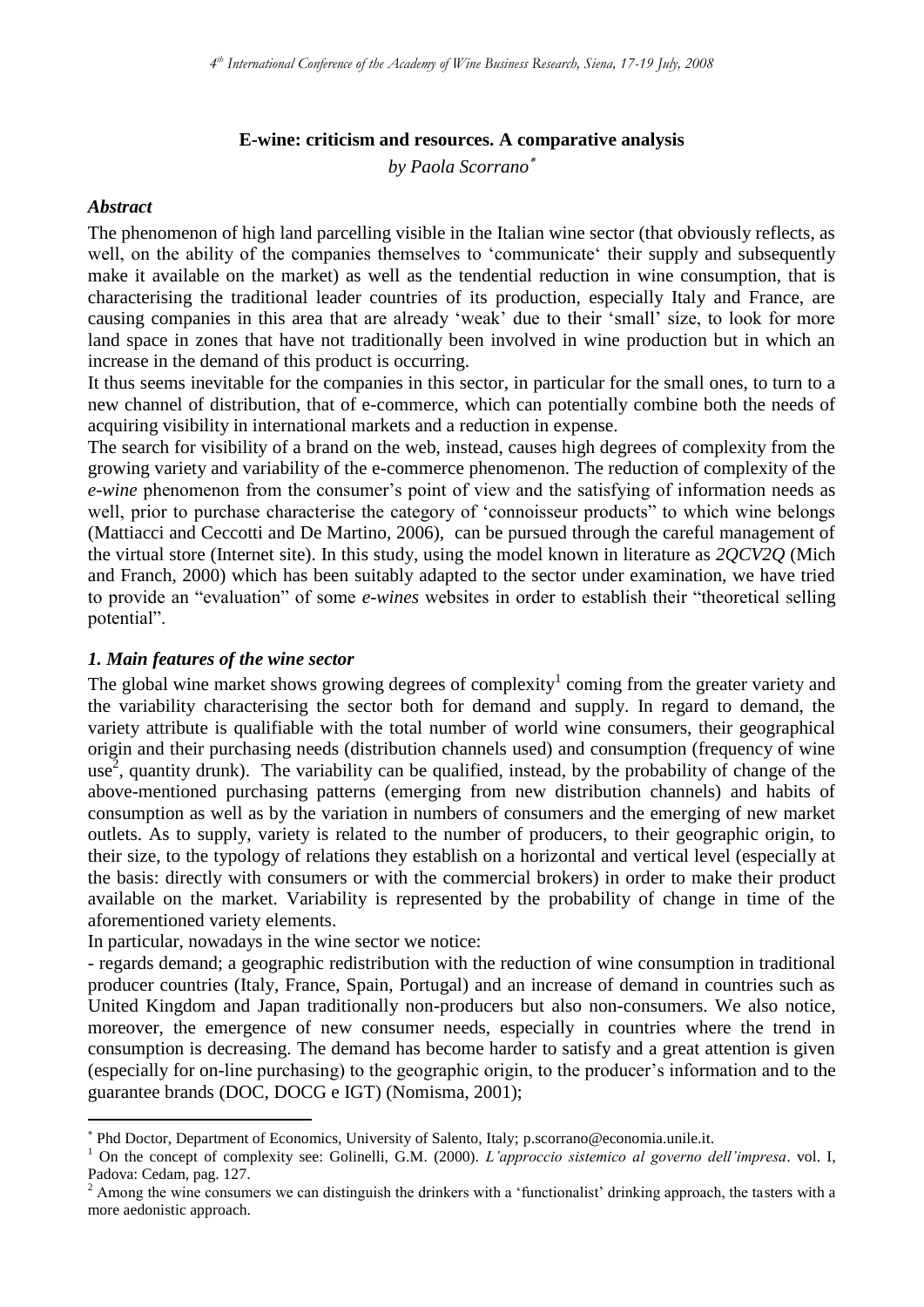- in regard to supply worldwide there is a concentration in the sector of a few of the bigger players providing a more commercial wine. They are also able to control the market from the point of view of distribution and finding in their leadership of economisation the winning competitive strategy. Along with the big players in the world market there is also a great number of small companies producing wines of excellence, but that often meet with difficulties in distribution. The range of supply is characterised by the presence of new entrant companies coming from "new producer" countries (ostensibly Australia and Chile) making a considerable contribution to international wine commerce.

- as for distribution, it can be observed that the leading channels of wine sales (top of the list GDO conveying 56,58 % of wine sales in Italy), as a consequence of changed purchasing and consumer habits, are supported by HO.RE.CA channel and others (such as, for example, wine bars).

In this context Italy appears as one of the biggest world wine producers<sup>3</sup>, characterised as already stated, by a highly fragmented production<sup>4</sup>. The drop in Italian wine consumption has caused producers to seek, with increasing frequency, an outlet in the more and more complex international markets. This is a result of the high degree of variability of their competitive dynamics due to the introduction of new competitors and to the necessity to satisfy constantly changing consumer needs. The difficulty in running economically advantageous business on the international markets derives also from the small size of Italian companies that, in providing quantitative, unpretentious products, even given a wide range, often meet with financial obstacles in placing their products on the market. The resolution of the trade-off between rationalisation of marketing costs and visibility on the world markets especially by small companies can take advantage of the online channel in order to reach the greater, international audience. Obviously, the entrepreneur who also decides to use the web to provide his own product range on the market must be prepared to face and solve some obstacles (especially from a logistic and organizational point of view) that through the online channel can widen their market penetration. Moreover, the achievement of visibility is influenced by the degree of traceability of the website; an aspect of basic importance because of the high birth-death rate of websites.

## *2. E-wine opportunities and bounds*

The competitive dynamics of the Web, since its birth, have shown emphasized variety and variability, characteristic for rapid succession, have become over the years, distinctive elements peculiar to this new business model.

It has been useful to examine the basic aspects of 'e-commerce in wine sector' or the 'e-wine' phenomenon, assuming as variety elements:

- the agents of the Network: the companies on the Web are divided into *pure players*, if they operate only in the virtual market, and *clicks and mortar*, if, instead, they practise their activity of wine marketing in the real market and in the virtual one at the same time. In Italy there are more than  $2500$  sites concerned with wine products<sup>5</sup>; 5% of companies in this sector practise e-commerce and what can be pointed out is that their value in 2007 has doubled as compared to the previous year, a trend especially concerning small companies when compared to the companies with a well-known brand;
- the type of logistic relation established: two e-commerce typologies can be construed (Grando, 2000):

<u>.</u>

 $3 \text{ In } 2005$  Italy has awarded the second place for the production of wine (in quantity) with 16,22% of world production; France occupied the first place with 19,65%. Unioncamere (2007). Rapporto sul Settore Vitivinicolo.

<sup>4</sup> In 2005 the Italian wine companies with a turnover higher than 5 millions euro were 177 and that today the three greatest producers, Gruppo Caviro, Coltiva and Gruppo Italiano Vini, concentrate just 16,1% of value market. See the insert *Mercato & Imprese 2007* of the magazine *Largo Consumo*.

<sup>5</sup>Taken from www.winenews.it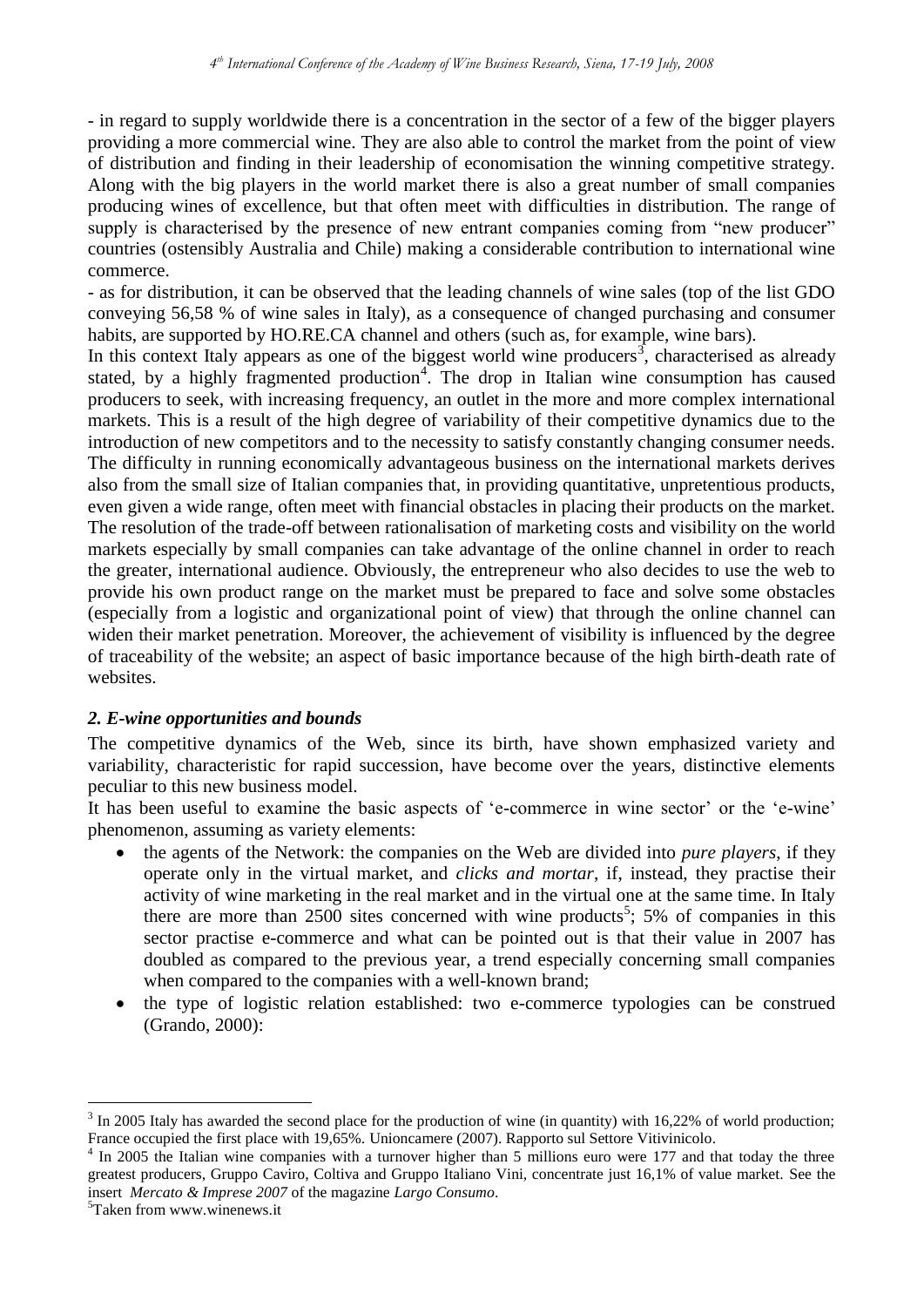- o the *buy hold sell* formula, in which the virtual distributor runs a real wine-shop as he acquires the ownership of wine before receiving the online purchasing order by the customer<sup>6</sup>;
- o the *sell source ship*, in which the virtual distributor only manages the flow of information, i.e. it puts in contact the wine producer and the virtual purchaser without attending to the problems related to the physical transfer of goods.

The attribution variability, referring to companies on the Internet, is difficult to qualify because it is marked by changes occurring with a high frequency. This, for example, can be found in the high birth-death rate of the Websites, in the change of the supply modalities of products in the virtual store, in the enrichment of the choice and in the characteristics of services provided to customers. In the case of services offered by an *e-wine*-store besides those relating to the logistic aspects (transport/delivery, monetary transactions, etc.) that are shown mainly if the relationship is of the kind *buy hold sell* – we can mention the possibility of providing through video the support of a wine expert who, with audio in different languages, examines the characteristics of the different characteristics of wine and gives advice on how to store them, serve them and match them with meals<sup>7</sup>.

It seems clear that the analysis of the e-wine phenomenon turns out to be particularly difficult as it combines two phenomena, the wine sector and online distribution, that, as we have seen, are characterised by a high degree of complexity, derived especially from the great variability characterizing its elements.

What allows us to reduce the complexity of such an arena, from the consumers' point of view, is the virtual store that represents the virtual meeting "place" for sellers and buyers, that "classifies" a series of information related to the wine producer and his supply making them usable by the online purchaser.

One of the strongest points of the Internet is the possibility for many people to have access to a wide variety of information, thus cancelling the traditional *trade-off* that is carried out by the companies of real economy between the variables *richness* and *reach<sup>8</sup>* . In the traditional wineshops, in fact, a high degree of richness (that is a wide, personalised, reliable supply of information giving the possibility of dialogue between distributor and purchaser) is mostly combined with a low *reach* level, as it can reach a target clientele quite reduced in number (this usually occurs in wineshops or in specialised shops; the opposite case occurs instead when the sale channel is used in GDO). Through the Internet, contrariwise, a remarkable number of subjects can exchange a great quantity and variety of information; the Internet, in fact assures a high interactivity and can create a network among subjects who are interested in exchanging information, thus compressing times and

1

 $6 \ll$  Per tutti quei beni che richiedono la consegna fisica al cliente finale, la sostenibilità e la profittabilità di modelli di business basati sul commercio elettronico rivolto al consumatore finale dipende in larga misura dalla capacità di organizzare e gestire in modo efficace ed efficiente il processo logistico, dal ricevimento degli ordini alla consegna della merce, includendo anche tutti i processi post-transazionali (assistenza post-vendita, gestione dei resi, gestione delle consegne fallite), al fine di poter raggiungere un adeguato trade-off tra costi e livello di servizio (il cui obiettivo, come è evidente, indirizza anche le scelte inerenti la distribuzione on line).>> Maizza, A. & Iazzi, A. (2006). Wine e Web: l"e-commerce dei prodotti agro-alimentati tipici. In Piccaluga, A. & Rosato ,P.. *I nuovi Marketing*. Milano: FrancoAngeli. pag. 51 e segg.

 $<sup>7</sup>$  Such service is offered, for example, by Veuve Cliquot. See the website [www.veuve-clicquot.com.](http://www.veuve-clicquot.com/)</sup>

<sup>&</sup>lt;sup>8</sup> More in detail, the term richness can be declined in the following qualitative characteristics: variety of information (precision); possibility of personalising it on the basis of the specific needs of the receiver (*customization*); quantity of information that can be object of exchange at a given time(wideness); possibility for those who receive the information to interact with the offerer (interactivity); guarantee that the exchanged information is safe and reliable. With *reach*, instead is usually represented the idea of connectivity, i.e. the number of people that, in special communities, can have access to the information with the previous characteristics. Valdani, E. (2000). *L'impresa pro-attiva. Co-evolvere e competere nell'era dell'immaginazione*. Milano: McGraw-Hill.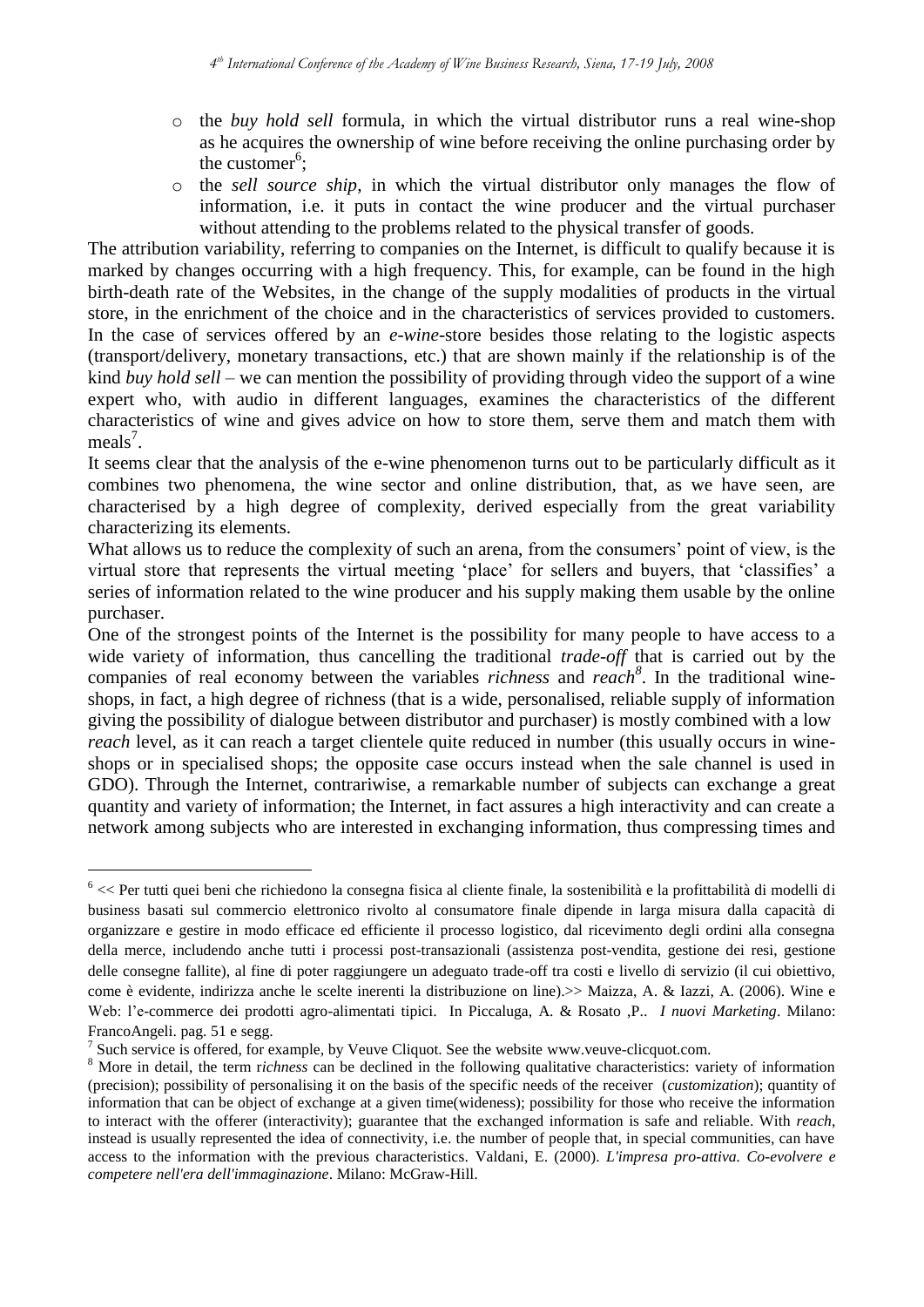costs of transaction and reducing the information asymmetries (Valdani, 2000; Prandelli and Verona, 2002).

Such change has pushed several companies already operating in the traditional market (in the wine sector and other) to revise their own competitive strategies, that is to consider the possibility of their access in the web to defend their market position, conquered and threatened, partly, by the new entering companies that have built their competitive benefit also on the new opportunities offered by the Net (in the wine sector we refer in particular to the New World competitors appearing very interested to the potentialities of new technologies).

For the companies producing great consumption needs (and also for those of wine sector), new, interesting perspectives originates due also to the speed with which the relation in the Web establish. To enjoy the benefits deriving from that, the production companies must be able to organise in order to run the new virtual context facilitating not only the communicative process started by the company and addressed to the customer (*one to many* relations), but also, and especially, the diffusion of opinions among the consumers themselves (many to many) (Gronroos, 1994). Such transmission brings about a wide spreading of consumption experiences which can vary, not only the communication achieved by the company, but also, the force itself of the trustee component of the brand, without the company"s intervention in checking and/or addressing such process (Aaker and Joachimsthaler, 2000) from which, finally can derive both positive and negative effects.

Owing to this context, Internet appears a phenomenon from which originates bounds and opportunities for many Italian wine companies having the possibility to build global relations for local products and resources. At this purpose it must be observed that in the United States, where wine is acquiring more and more popularity, in 2007 17% of consumers has bought this product directly from the cellars thanks to the Internet<sup>9</sup>.

The search for visibility of a new brand in the Web, on the contrary, appears particularly difficult especially for the companies that does not have a well-known brand; the peculiar component of the *brand* generally qualifying an Internet company is present in the domain and it takes relevance as it is a valid way to fight the overcrowding typical of the Web, representing the main element of identification of a company compared to its competitors (Rayport and Jaworsky, 2001)<sup>10</sup>.

The competition on the Web, obviously, is not only based on the ability of generating traffic on the website, but also on the possibility of turning the user into purchaser, an issue present also in real economy. As to commercialisation of wine in the real market we face nowadays the more and more frequent recourse to visual merchandising techniques in order to make the shelf more attractive towards potential purchasers and so to strengthen their decision process . At this purpose we can notice that Great Distribution, beside devoting greater space in the shelf to the wines, is setting areas especially devoted to the sale of this product. In particular, many points of sale have reserved areas using them as 'cantinole'<sup>11</sup>, grouping wines for region of origin and making several information available for the potential buyer, by means of legends or electronic kiosks (Botti, 2001), also concerning the area in which the wine is produced (Casci and Benedetto, 2007); in this way the link territory-wine is reinforced and a virtuous circle is started where the value of each is

1

<sup>&</sup>lt;sup>9</sup> In general, the potentialities represented by e-commerce are enormous: according to a report of the School of Management del Politecnico di Milano and Netcom (the association of Italian electronic commerce) only in Italy in 2007 the total turnover has been 5,3 billions euros, with a 30% increase as compared to 2006. Taken from www.01net.it.

 $10$  Most of the users surfing on the, about 75%, uses the search engines to find a site. The other users reach the site through the directory, from the links, words-of-mouth and if the site is famous by media. Taverniti, G. Guida pratica al posizionamento nei motori di ricerca. *3 Web Marketing e Madri Internet Marketing* can be downloaded from the website: www.giorgiotaverniti.it.

<sup>&</sup>lt;sup>11</sup> Tesco, in the commerciale centre of Citè Europe in Calais, has opened beside the supermarket a Tesco Wine storea real specialised point of sale. The experence developed by Tesco in the management of wine category has allowed him to turn a department into a specialised independent pint of sale. Premazzi, K. (2001). La progettazione dell""assortimento. In Castaldo, S. (2001). Retailing & innovazione. *Egea*.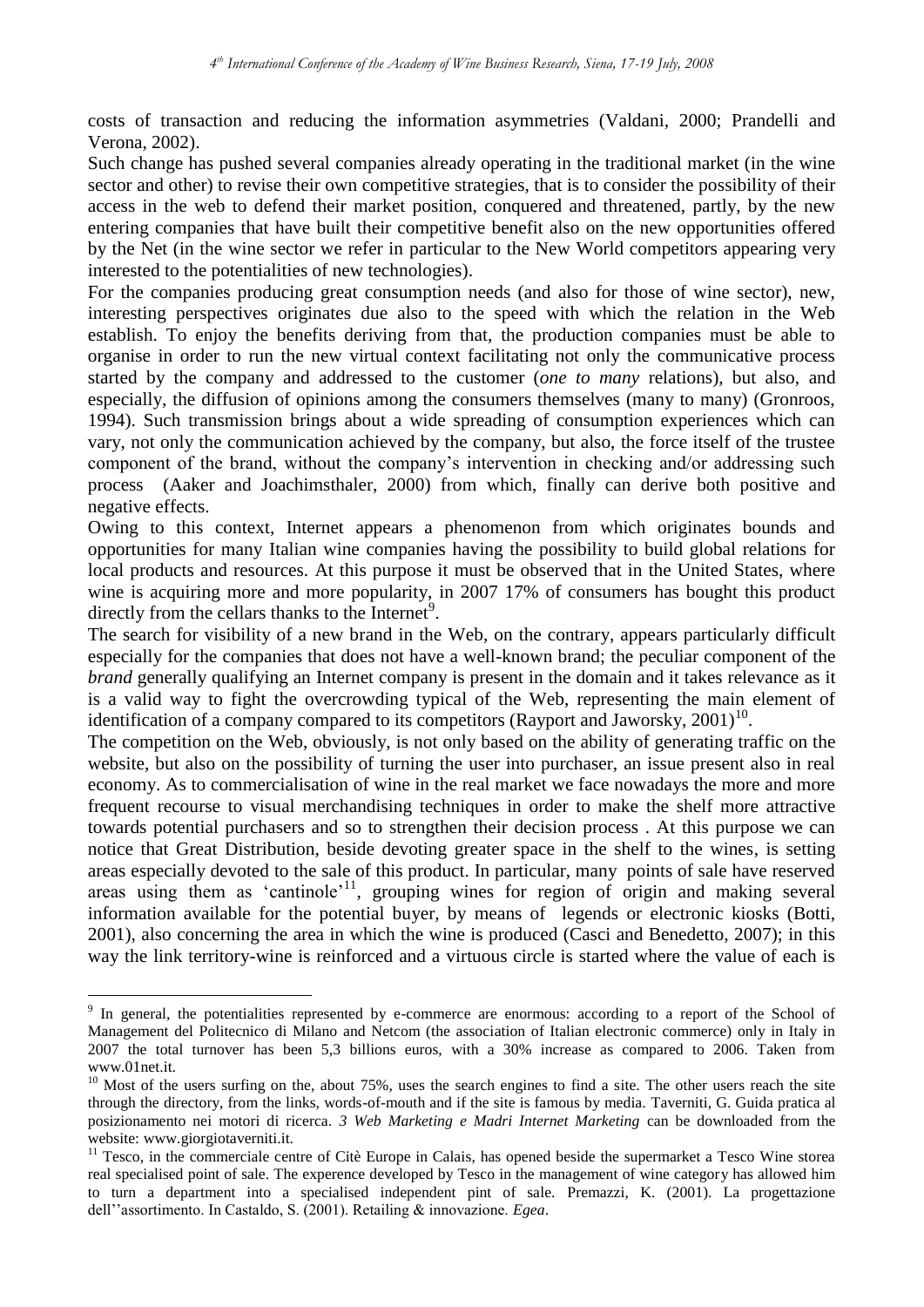self-nourished. This is also provided in the virtual stores where the choice is generally presented through the use of an internal search engine<sup>12</sup> allowing the surfer to make his choice; more and more often, however, the pre-selection criterion used in the Internet websites is based on the region of origin of the wine about which information about its story, customs and culture are provided.

As in the traditional store, also in the wine virtual store some mechanisms linked to the pleasantness of the visit are activated which can influence the permanence time of the surfer and, consequently, can potentially lead him to the purchase (Castaldo and Premazzi, 2001): just think to the graphics of the website, the background music, the matching with complementary products (category management),  $\text{etc}^{13}$ . The site can thus become the virtual place in which the consumer identifies stimulating the purchase and especially the repurchase. The birth of virtual communities emphasises the aspect of identification and development of customers' loyalty as it represents the ideal environment for the circulation and sharing of information among the customers. Such mechanism, apart from creating value for those who belong to the community, represents a useful source of knowledge also for the virtual intermediary who takes life-blood for his survival both from possessing the information regarding the surfer/potential purchasers and from the diffusion of the information concerning his choice among them $14$ .

Further elements that can influence the decisional process of the potential online wine purchaser are *customer service* that specifically are based on the endless improvement, and of the activities related to it, in order to adapt it to the customer"s needs – sometimes also on the ground of the indications provided by him (through chat, e-mail, etc.) and its easiness to be "surfed" i.e. the easiness of using the technology.

Finally, what we tried to stress so far is the centrality of the virtual shop in addressing the choice of the visitor/potential purchaser. This is valid especially if the goods commercialised online are a cognitive product, such as wine, for whose purchase the surfer needs precise and accurate preliminary information.

# *3. Appraisal of several 'e-wine' websites*

The motivation to assess a web site's effectiveness comes from the need to constantly verify and monitor the alignment of interests between website owners and those of their users (customers). Such research brings about a rising importance on the area as a whole, which in turn demands continuous control on the correctness of the choices adopted and on their performance, in order to bring about, if necessary, any modifications that may help improve the effectiveness and efficiency of its management<sup>15</sup>. Such an evaluation would seem much more useful on sites dedicated to ecommerce since, in such cases, the site owner"s main objective is above all economic in nature and, therefore, the focus that the site must have is "to sell" and "to generate profit".

The choice of model to employ for the assessment of a site is not at all simple since there are many aspects that define the "quality" of a site<sup>16</sup> and the effect it can generate<sup>17</sup>, therefore the model used

<u>.</u>

<sup>&</sup>lt;sup>12</sup> Among the search criteria are stressed the 'type' of wine (referred to as red, white, rosé) and the variety" of wione with which we refer to the vines, among which we remember: [Cabernet Sauvignon,](http://www.wineexpress.com/Shopping/prod_directory/Main.asp?cat=WBV&MainCatID=6&catid=7&hasText=False&uid=F5F13637-4907-4179-A135-9F4504F1CB50) [Merlot,](http://www.wineexpress.com/Shopping/prod_directory/Main.asp?cat=WBV&MainCatID=6&catid=8&hasText=False&uid=F5F13637-4907-4179-A135-9F4504F1CB50) [Pinot Noir,](http://www.wineexpress.com/Shopping/prod_directory/Main.asp?cat=WBV&MainCatID=6&catid=9&hasText=False&uid=F5F13637-4907-4179-A135-9F4504F1CB50) [Chardonnay,](http://www.wineexpress.com/Shopping/prod_directory/Main.asp?cat=WBV&MainCatID=6&catid=10&hasText=False&uid=F5F13637-4907-4179-A135-9F4504F1CB50) [Sauvignon Blanc, Zinfandel.](http://www.wineexpress.com/Shopping/prod_directory/Main.asp?cat=WBV&MainCatID=6&catid=12&hasText=False&uid=F5F13637-4907-4179-A135-9F4504F1CB50)

<sup>&</sup>lt;sup>13</sup> The websites of the most prestigious world wine companies (Moet & Chandon, Veuve Cliquot, Dom Perignon) fill the screen the bubbles, present interviews with testimonials known all over the world, try to make the atmosphere of their site "inebriating" so as to involve the surfer and turn him into a loyal buyer.

<sup>&</sup>lt;sup>14</sup> At this purpose, referring to wine, visit www.vinix.it.

<sup>&</sup>lt;sup>15</sup> It seems correct to assert that the appraisal of a website can be compared, *mutatis mutandis*, to the activity of control of management in enterprise. On this point see Maizza, A. (2007). *La gestione d'impresa tra vitalità e rischio di crisi*. Bari: Cacucci. pag. 121 and following.

 $16 \ll L$ a quality of a website is determined from the total set of characteristics that contribute to satisfying the requirements of the various categories of stakeholder or actors>>. Mich, L. (2007). *La valutazione della qualità dei siti web*. Roma: Kappa.

<sup>&</sup>lt;sup>17</sup> There are many 'agents' who take part in the construction and management of a website, with different duties, but whose activity must necessarily integrate with that of all the others: web designer, graphic artist, software developers,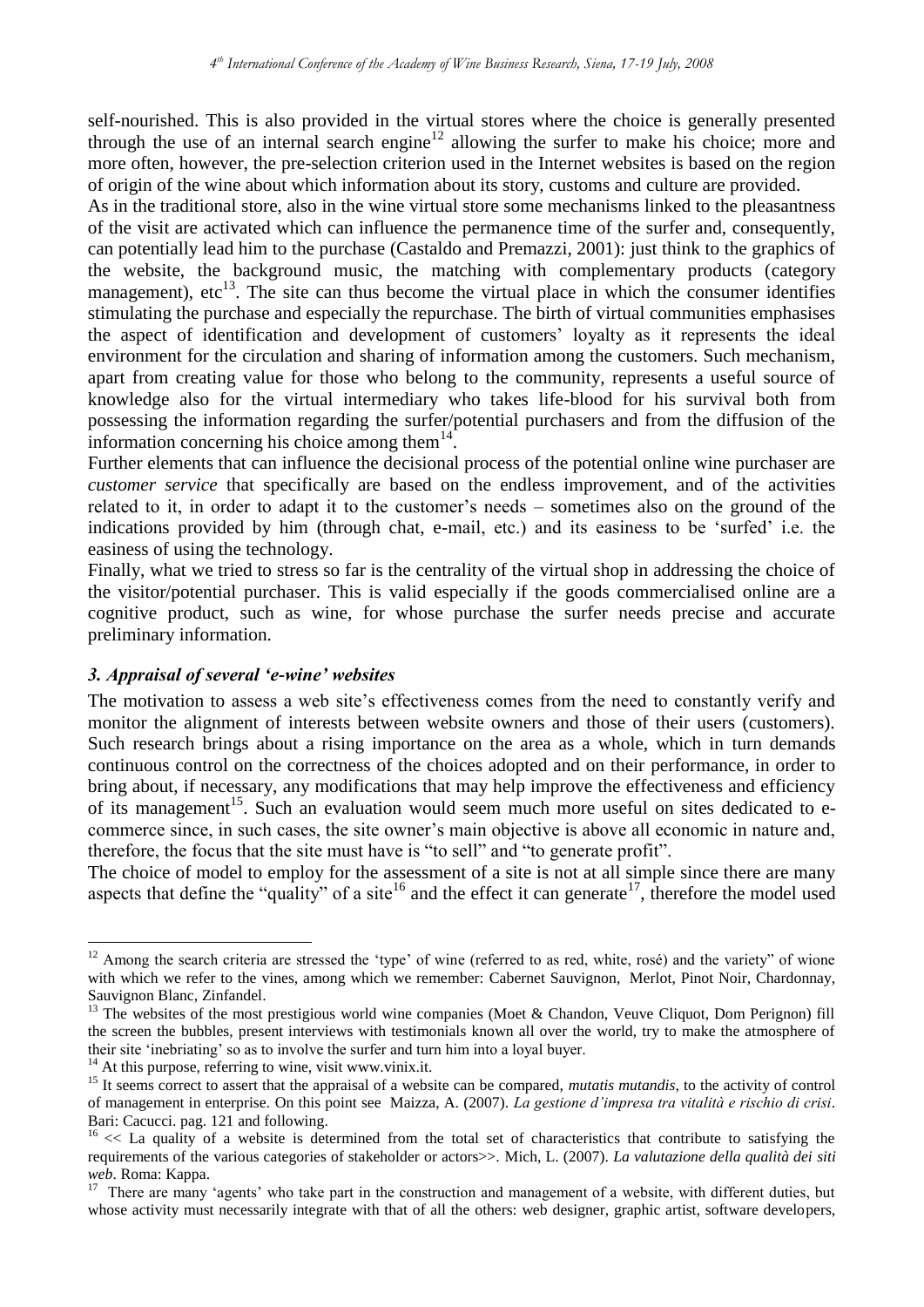would have to allow for the evaluation of each of these factors as well as take account of the effect each one has on the overall impact of the site in respect to its intended objective<sup>18</sup>.

# **3.1 The model used**

The model employed to evaluate Internet sites that deal with e-commerce in wines (here defined as *e-wine*) is the commonly cited 2QCV2Q (Mich and Franch, 2000), an abbreviation of the ciceronian *loci (or argomenta) Quis, Quid, Cur, Ubi, Quando, Quomodo*. The choice has always fallen back to this model in so much that it appears complete, simple to employ, generic in application (with adequate adaptability) and, above all, because it has a solid theoretical base in the way it adheres to the principles of classic rhetoric; that is the simple way it communicates a given subject matter<sup>19</sup>. Since the Internet is only a relatively new channel of communication, evolved from the ICT (Information and Communications Technology) sector, it should be subjected to the aforementioned principles of rhetoric so that the contents are conveyed in as simple, effective and intuitive a way as possible.

In adopting the model 2QCV2Q, there are six essential measures with which to conduct a comparative analysis of the Internet, as follows: *Identity (Quis? Who?), Content (Quid? What?), Services (Cur? Why?), Individuation (Ubi? Where?), Management (Quando? When?), Usability (Quomodo? How?)<sup>20</sup>*. Each one of these elements is conveyed under sub-attributes to which different meanings and values are assigned according to the specific type of Internet site category being assessed.

## **3.2 The search methodology**

1

The objective of the current analysis is, as already indicated, to appraise a selection of *e-wine* websites. The crucial phases for carrying out the research were:

- the selection of the Internet sites to evaluate.
- the specification of the parameters,
- the adaptation of the model 2QCV2Q.

## *Selection of the Internet sites to assess*

Since, as previously mentioned, the macro-phenomenon, "e-commerce in the field of wine" introduces elevated degrees of complexity by way of the number of dedicated e-commerce websites there are, it has become necessary to establish criteria with which to choose only a limited sample of those available<sup>21</sup>. This specification came about with the following procedure<sup>22</sup>:

content editors, webmaster, network administrators. On this point see Polillo, R. (2004). *Il check-up dei siti web. Valutare la qualità per migliorarla*. Milano: Apogeo.

<sup>&</sup>lt;sup>18</sup> There are many models present in literature for the appraisal of website; each one places its focus on a specific aspect of website and attempts to satisfy a specific knowledge need; for such a reason these models are not, "independent of the domain" (that is adaptable to websites of various economic and social fields) neither are they "sturdy" (that is able to classify whichever aspect of website). For view of the bibliography pertaining to quality appraisal models of Internet sites refer to: http://www.economia.unitn.it/etourism/risorseQualita.asp.

 $19$  It is therefore obvious the social importance that this discipline covers, since in fact, it suggests simplifying the objective and facilitating communication. The aspects of the rhetoric have been adotped, beginning with mid Forties, it is also a notable feature in journalism the rule of the "5 wh-questions: who, what, why, when, to where".

 $^{20}$  There is a more complete version of the 2QCV2Q model specified that is contained in the goal-model 2QCV3Q or Model 7 loci. This last version provides for the insertion of a seventh parameter, that is QVIBVS AVXILIIS? Feasibility, that comprises the activities of planning of human resources, financial institutions, thunderstorms and the accomodation of all the activities in regard to the website. Although it has a fundamental role to guarantee the success of a website, it has not been considered here since for its appraisal the availability of the website owner is indispensable which, in this currnet work, has not been made. For an indepth understanding on model 7 loci see Mich, L., & Franch, M. (2002, November 13-15). Requirements for a Tool to Support Evaluation of Web Site Quality based on the 2QCV3Q Model. Isaias P. (ed.), Proc. IADIS WWW/Internet 2002, Lisbona, Portogallo; Mich, L., & Franch, M. & Cilione, G. (2003). The 2QCV3Q quality Model for the Analysis of Web Site Requirements. *Journal of Web Engineering, 2, 2*.

<sup>&</sup>lt;sup>21</sup> There is no intention here to supply the field results that are generalizable to any reference set (that is the all websites that are about the e-commerce of wine) since it is not notable. It is intended instead to give some indication of the qualities of the object under study.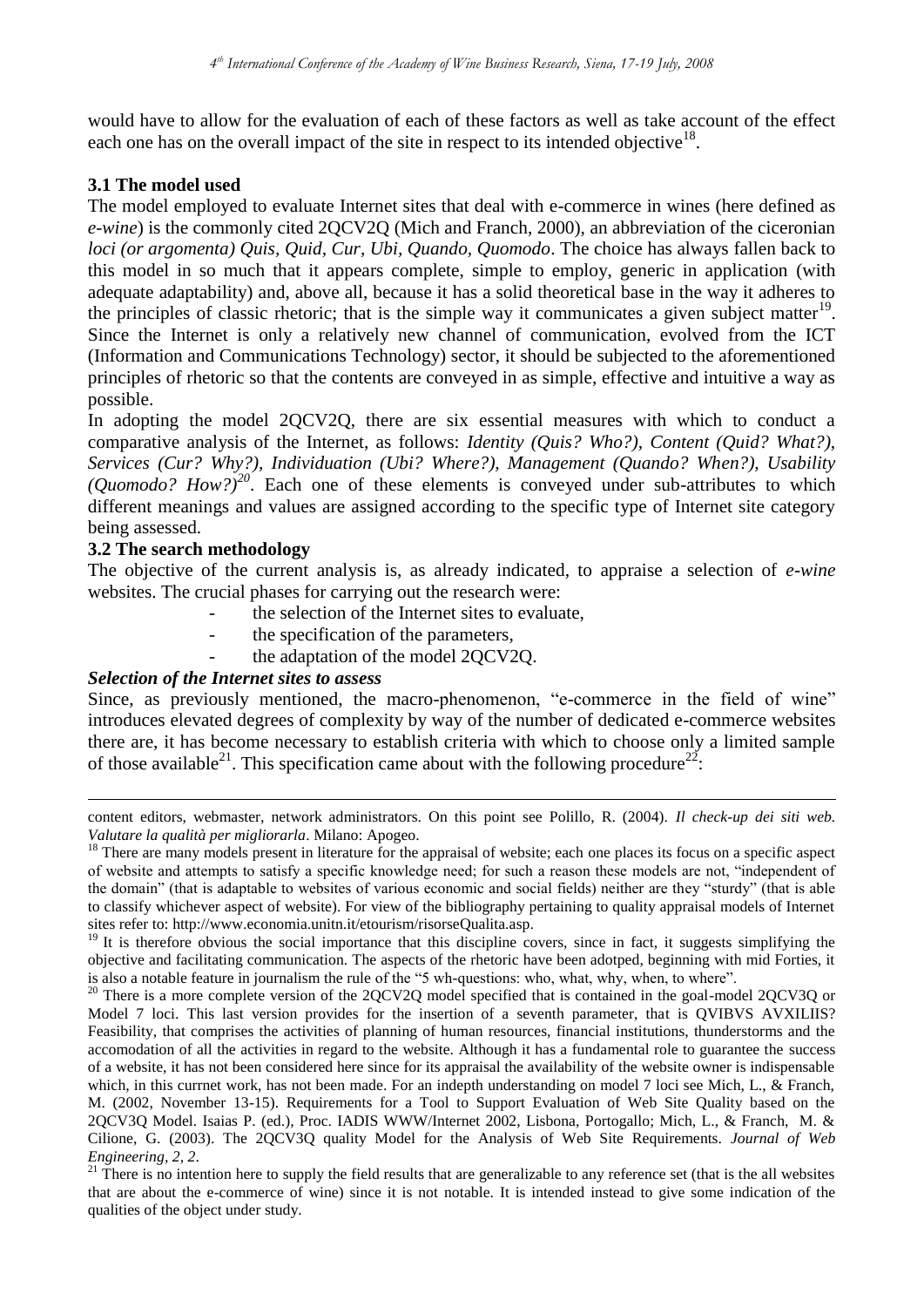- 1. determination of the more well-known search engines used world-wide, that is: www.google.com $^{23}$ . , [www.yahoo.com,](http://www.yahoo.com/) [www.msn.com,](http://www.msn.com/) [www.alltheweb.com,](http://www.alltheweb.com/) [www.altavista.com;](http://www.altavista.com/)
- 2. choice of the *keywords* to insert in the *search* section of the aforementioned search engines, that is: "e-commerce wine shop"<sup>24</sup>. The choice has fallen back to keywords in English since, most probably, the e-commerce portal owners choose the one universal language on which to index searches;
- *3.* selection of the websites to evaluate: after inserting the fore-chosen keywords in the individual search engines, a true comparison was able to be made between the first two page returns of each<sup>25</sup> to derive the most commonly recurring websites<sup>26</sup>. Finally, there were altogether thirteen Internet sites to scrutinise, being<sup>27</sup>:[www.il-vino.com,](http://www.il-vino.com/) [www.winecommune](http://www.winecommune-it.com/)*[it.com,](http://www.winecommune-it.com/) [www.wineshop.it,](http://www.wineshop.it/) [www.italianwinemerchantstore.com,](http://www.italianwinemerchantstore.com/) [www.tangowine.com,](http://www.tangowine.com/) [www.buy-a-wine.com,](http://www.buy-a-wine.com/) [www.italianwineshop.it,](http://www.italianwineshop.it/) [www.pawineandspirits.com,](http://www.pawineandspirits.com/) [www.wineweb.com,](http://www.wineweb.com/) [www.wineexpress.com,](http://www.wineexpress.com/) [www.primewines.com,](http://www.primewines.com/) [www.cellaraiders.com,](http://www.cellaraiders.com/) [www.winechateau.com.](http://www.winechateau.com/)*

## *Specification of the parameters*

In order to make a website survey as objective an appraisal as possible, a preliminarily comparison between the parameters was made<sup>28</sup>, during which the meaning of the attributes and the subattributes of the *2QCV2Q* model were revealed and compared. The attempt to standardize the perception (which in itself remains a strictly subjective phenomenon and, as such, difficult to assimilate) of some wholly qualitative sub-attributes in the model, has been done via visits to sites dedicated to the e-commerce of wine<sup>29</sup>. Their stylisation, graphical and technical aspects, etc have been the object of individual and undisclosed evaluations, in the first instance, and subsequently these elements have been compared and accepted through conference, culminating in the formulation of a standard model that the assessors have subsequently and individually used for the accomplishment of their task.

For the appraisal of objectively determined elements of the model (such as the ranking of sites or download times of pages) available analytical freeware online has been taken advantage of  $30$ .

## *Adaptation of the 2QCV2Q model*

 $\frac{1}{2}$ 

The choice of model to employ for assessing "e-commerce in the wine field" as already delineated, rests on the *2QCV2Q* model by way of its greater versatility. That is, it can be used for the analysis of any website and since it is founded upon principles of the classic rhetoric it can be used to thoroughly assess the information contained therein. Moreover, with the appropriate insight, it can be adapted to the specificity of any site. In particular such a modification, can easily be attained by allocating a weighting to the sub-attributes of the 6 *loci*. The weight expresses the importance of

 $^{25}$  It turns out that the web-users rarely visit search engines links beyond the second return page.

 $22$  In consideration of the modern techniques used in order to improve the positioning on the Internet and consequently of the limited validity of the website ranking on each search engine, such a task was needed to be put into effect in a single day, at the beginnig of January 2008.

 $^{23}$  Such a search engine has automatic addressing on www.google.it.

<sup>&</sup>lt;sup>24</sup> From a survey of Onestat on the strategies of user searches it turns out that 29.2% of them employ two keywords in order to carry out their searches, 24.76% use one keyword, 24.33% insert three keywords. [http://www.onestat.com.](http://www.onestat.com/)

 $^{26}$ The results from the sponsors box were excluded, in order to avoid the corresponding "investments advertisingvisibility" in the sections of the search engines financed through the sale of advertising space.

 $^{27}$  It can be seen that there are only three Italian sites, the others are American as evidenced by the greater spread in the USA of the use of the Internet and new technologies in general, of payments through credit cards etc; elements that distinguish in a decisive way the success of any initiative of e-commerce.

<sup>&</sup>lt;sup>28</sup> Two investigators from the Faculty of Economy at the University of the Salento, the owner of an IT products store, 13 students from a post-graduate formation course with different study curricula; the age of the assessors is between 20 and 40 years old. The heterogeneity of the members the group agrees with the aims of the standard evaluation models.

<sup>&</sup>lt;sup>29</sup> In this phase the pre-selected e-commerce websites for wine were not visited and neither the object of analysis examined least the judgment of every assessor would be unaffected by that of his colleagues.

<sup>&</sup>lt;sup>30</sup> Please refer to the following website: www.tuttowebmaster.it. Such software has only been used by the university researchers.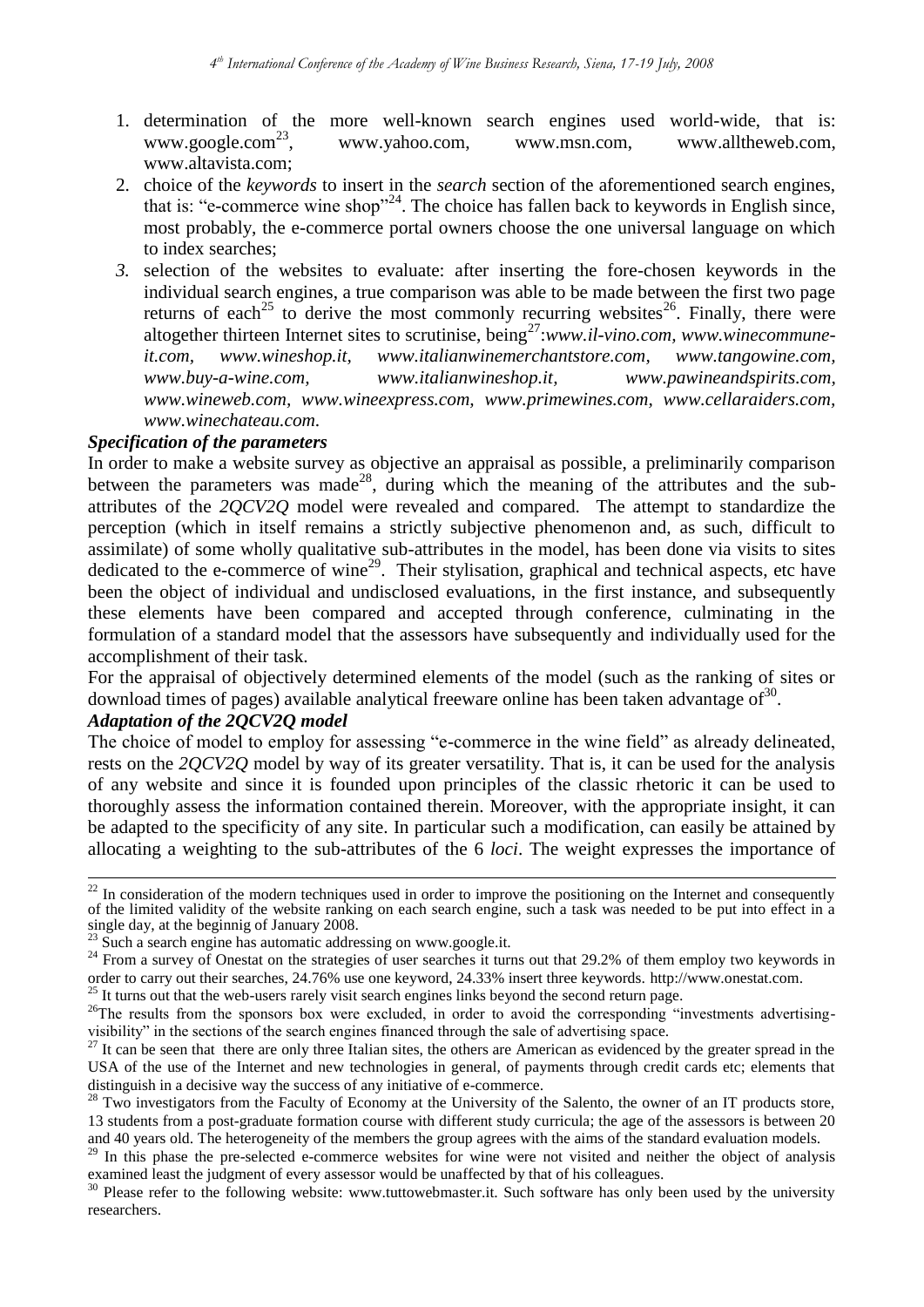each sub-attribute and concords with the type of website and on the perceived aims of both website owner and customer.

The *2QCV2Q* model applied in the current work is revealed as follows; the 6 ciceronian *loci* and sub-attributes they refer to containing a short description.

| <b>CICERONIAN</b><br><b>LOCI</b>             |                                                | <b>ATTRIBUTES AND SUBATTRIBUTES</b>                                                                                                                                                                                                              | Weight |
|----------------------------------------------|------------------------------------------------|--------------------------------------------------------------------------------------------------------------------------------------------------------------------------------------------------------------------------------------------------|--------|
|                                              | <b>Identification</b>                          |                                                                                                                                                                                                                                                  |        |
| <b>QVIS</b>                                  | <b>Brand</b>                                   | Identifying role of the e-brand in respect to the enterprise's proposition.                                                                                                                                                                      | 0,20   |
|                                              | Image                                          | Coherence between the image projected by the enterprise and reality of the website.                                                                                                                                                              | 0,20   |
| <b>IDENTITY</b>                              | <b>Characterisation</b>                        |                                                                                                                                                                                                                                                  |        |
| Who?                                         | Design                                         | Acceptability of the image proposed in terms of design, and conformity between<br>mission and operation of e-commerce site.                                                                                                                      | 0,30   |
|                                              | Personalization                                | Level of modification of the contents of the website in relation to the requirements of<br>the customer whether in terms of language or of functions.                                                                                            | 0,30   |
| <b>QVID</b><br><b>CONTENT</b><br>What?       | Coverage                                       |                                                                                                                                                                                                                                                  |        |
|                                              | Domain referred to owner's and<br>users' goals | Degree of detail of the information inserted regarding the various characterizing<br>aspects of the product (cultivar, area of cultivation, vintage year, characteristics of<br>aging, etc), the purchase procedures, the shipment options, etc. | 0,30   |
|                                              | Value of information and links                 | Presence in the website of hypertext links to external information useful in guiding<br>the customer during his decision process.                                                                                                                | 0,30   |
|                                              | Accuracy                                       |                                                                                                                                                                                                                                                  |        |
|                                              | Quality of information                         | Evaluation of the correctness, accuracy and reliability of the information found in the                                                                                                                                                          |        |
|                                              |                                                | e-commerce site and externally linked sources.                                                                                                                                                                                                   | 0,35   |
|                                              | Source $(s)$ , author $(s)$                    | Evaluation of the correctness, accuracy and reliability of the information found in the<br>e-commerce site and externally linked sources.                                                                                                        | 0,05   |
| <b>CVR</b><br><b>SERVICES</b><br>Why?        | <b>Functionalities</b>                         |                                                                                                                                                                                                                                                  |        |
|                                              |                                                | Presence of useful technical tools by which the website owner can attain his goals                                                                                                                                                               |        |
|                                              | Adequacy to owner's goals                      | (sales and loyalty building [repeat business]).                                                                                                                                                                                                  | 0,30   |
|                                              | Adequacy to users' goals                       | Presence of elements useful to the customer to make "informed" purchase and that<br>gives a pleasurable and satisfying experience.                                                                                                               | 0,30   |
|                                              | Control                                        |                                                                                                                                                                                                                                                  |        |
|                                              | Correctness                                    | Presence in the website of incorrect/broken hyperlinks that can cause disorientation<br>for the customer.                                                                                                                                        | 0,10   |
|                                              | Security, ethics and privacy                   | Presence of transaction systems through credit cards that give a sense of security in<br>potential buyers. Respect of privacy.                                                                                                                   | 0,30   |
| <b>VBI</b><br><b>INDIVIDUATION</b><br>Where? | Location                                       |                                                                                                                                                                                                                                                  |        |
|                                              | <b>Intuitive URL</b>                           | Degree of ease in remembering the domain name (or url)                                                                                                                                                                                           | 0,25   |
|                                              | Retrieval                                      | Evaluation of ranking, expressed through repetitive definition systems (Google PR).                                                                                                                                                              | 0,25   |
|                                              | <b>Interactivity</b>                           |                                                                                                                                                                                                                                                  |        |
|                                              | Contact information                            | Evaluation of ranking, expressed through repetitive definition systems (Google PR).                                                                                                                                                              | 0,25   |
|                                              | Community building                             | Insertion of new products in the range, updating information, verification of the<br>update of the linked sites, to moderate the online communities and forums.                                                                                  | 0,25   |
| <b>QVANDO</b><br><b>MANAGEMENT</b><br>When?  | <b>Currency</b>                                |                                                                                                                                                                                                                                                  |        |
|                                              | Update                                         | Insertion of new products in the range, updating information, verification of the                                                                                                                                                                |        |
|                                              |                                                | update of the linked sites, to moderate the online communities and forums.                                                                                                                                                                       | 0,50   |
|                                              | Date<br>Maintenance                            | Presence of the date of the edition and its last revision.                                                                                                                                                                                       | 0,10   |
|                                              | Check-up                                       | Absence of connection issues due to crashed servers and / or broken links                                                                                                                                                                        | 0,25   |
|                                              | Tools                                          | Specification of the programming language with which the website has been created<br>and statement of the degree of updating it has undergone.                                                                                                   | 0,15   |
| <b>QVOMODO</b><br><b>USABILITY</b><br>How?   | <b>Accessibility</b>                           |                                                                                                                                                                                                                                                  |        |
|                                              | Hardware and Software                          | Evaluation of the required hardware and software to be able to access a website                                                                                                                                                                  |        |
|                                              | requirements                                   | (independant of the browser, or request of plugins).                                                                                                                                                                                             | 0,15   |
|                                              | People with disabilities                       | Presence of useful support for website access for the disabled.                                                                                                                                                                                  | 0,10   |
|                                              | <b>Navigation</b>                              |                                                                                                                                                                                                                                                  |        |
|                                              | Download times                                 | Verification of the website download times carried out through<br>www.tuttowebmaster.it.                                                                                                                                                         | 0,25   |
|                                              | Structure, Orientation                         | Presence of useful sitemaps Internet or of software for guided navigation.                                                                                                                                                                       | 0,20   |
|                                              | Comprehensibility                              |                                                                                                                                                                                                                                                  |        |
|                                              | Languages                                      | Presence of possible multilingual choice.<br>Examination of the linguistic property and ease of interpretation of the text and                                                                                                                   | 0,20   |
|                                              | Level of terminology                           | symbols.                                                                                                                                                                                                                                         | 0,10   |

Table 1: The *2QCV2Q* model applied to *e-wine*

Source: adapted from the author by Mich, L. & Franch, M. (2000). 2QCV2Q: A model for Web Sites Analysis and Evaluation. *Proc. IRMA'00, Idea Group Publishing.*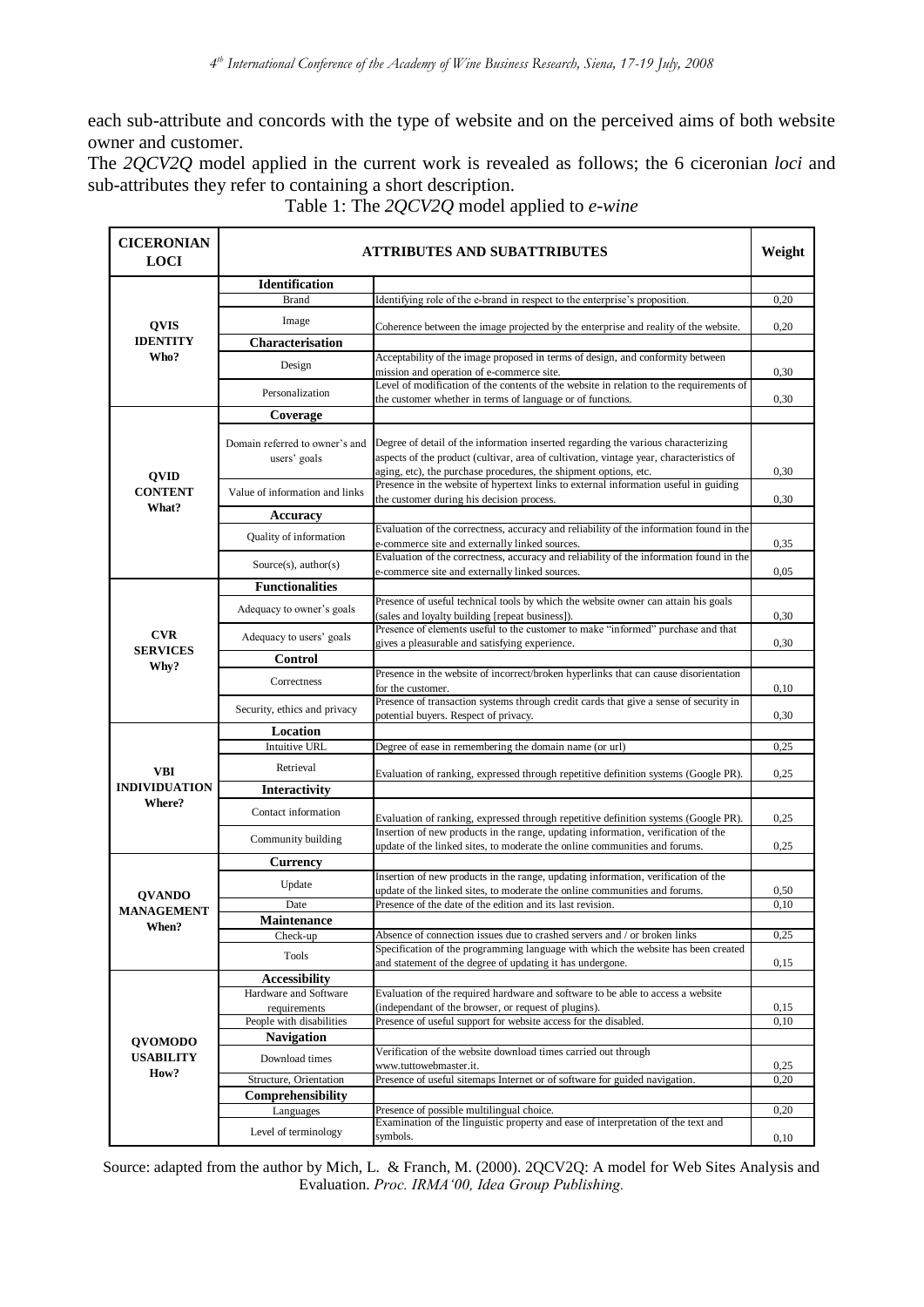# **3.3 Application of the model and results**

The analysis of the websites on the part of the assessors came about in successive phases. After having divide up the assessment criteria, each researcher individually visited a number of websites several times over and after a careful analysis and comparison between them, proceeded to the compilation of a synopsis form for the *2QCV2Q* model for each website. To every sub-attribute of the 6 ciceronian *loci* a score from 0 to 4 was given, where 0= absent, 1= insufficient, 2= sufficient, 3= good, 4= very good. Following that, each researcher proceeded to the assessment of the assigned score for every sub-attribute and then the result determined for every macro-attribute, which was added to the total evaluation of the 6 *loci*. The final assessment of each website in the following diagram is the result of the average of the total assessments assigned individually from the various researchers.

One aspect that deserves particular clarification is the one related to the assignment of the weights of the various sub-attributes in each macro-attribute. It is specified, that to each of the 6 *loci* there has been a total weight equal to 1 assigned; such a value has been redistributed between the several sub-attributes within every macro-attribute on the basis of the contribution each one makes to the objective of the *e-wine* enterprise. As mentioned previously, the assignment of weights was collaborated on amongst the assessors and was guided by following observation:

- in the macro-attribute "Identity", the sub-attribute "Characterization" has been assigned a total weight equal to 0,60; that has since been thought that the *e-wine* of the type surveyed, that is from intermediary commerce of an online multi-brand, must at the same time be aesthetic and functional;
- in the macro-attribute "Content" a total weight equal to 0,90 has been assigned to the inherent information sub-attributes and 0,10 to the informative source; since in an ecommerce site the information on the products on display can only come from the manufacturers or the manager of the intermediary website and is therefore reliable. Greater attention, instead, must be given to the type of information and to its ability to satisfy the cognitive requirements of the customers/potential purchasers;
- in the macro-attribute "Services" a greater weight has been assigned to the sub-attributes relative to the presence of elements useful to the customer to make an informed and satisfactory purchase, and that the respect of privacy and the security of the transaction is guaranteed, aspects of which have a notable degree of influence on the decision process and purchase of the navigator.
- in the macro-attribute "Individuation" the weight has been equally subdivided between the four considered sub-attributes in so much as they appears equally important in *e-wine*; refers to the readiness in tracing the website back through the Internet and to the possibility of contacting the owner of the website as well as establishing contact with other customers;
- in the macro-attribute "Management" the inherent quality of updating information has been assigned a considerable weight in that it is deemed that the updating of the information contained in the website and of the proposed selection takes on a particular importance in *ewine*;
- in the macro-attribute "Usability" it is considered worth assigning a greater weight to the speed of page-loading and to the ease of navigation of the website, also for customers of different nationalities.

The results reached here, applying the *2QCV2Q* model to the pre-chosen *e-wine* sites is synthesised in the following diagram. It is observed that all the surveyed websites have obtained a total assessment greater than sufficient (precisely the average of the scores of all the websites and equal to 2,71); this demonstrates that *e-wine sites* that have the better positioning in the bigger search engines (remember that this has been the criterion in choosing websites to assess) are also those that introduce technical characteristics, stylisation and advanced functions to one of the base minimum.

In observing the diagram, it is possible to see that at least three websites out of 13 have reported summary values greater than 3 (good) and that there is no raised spread around the average. It can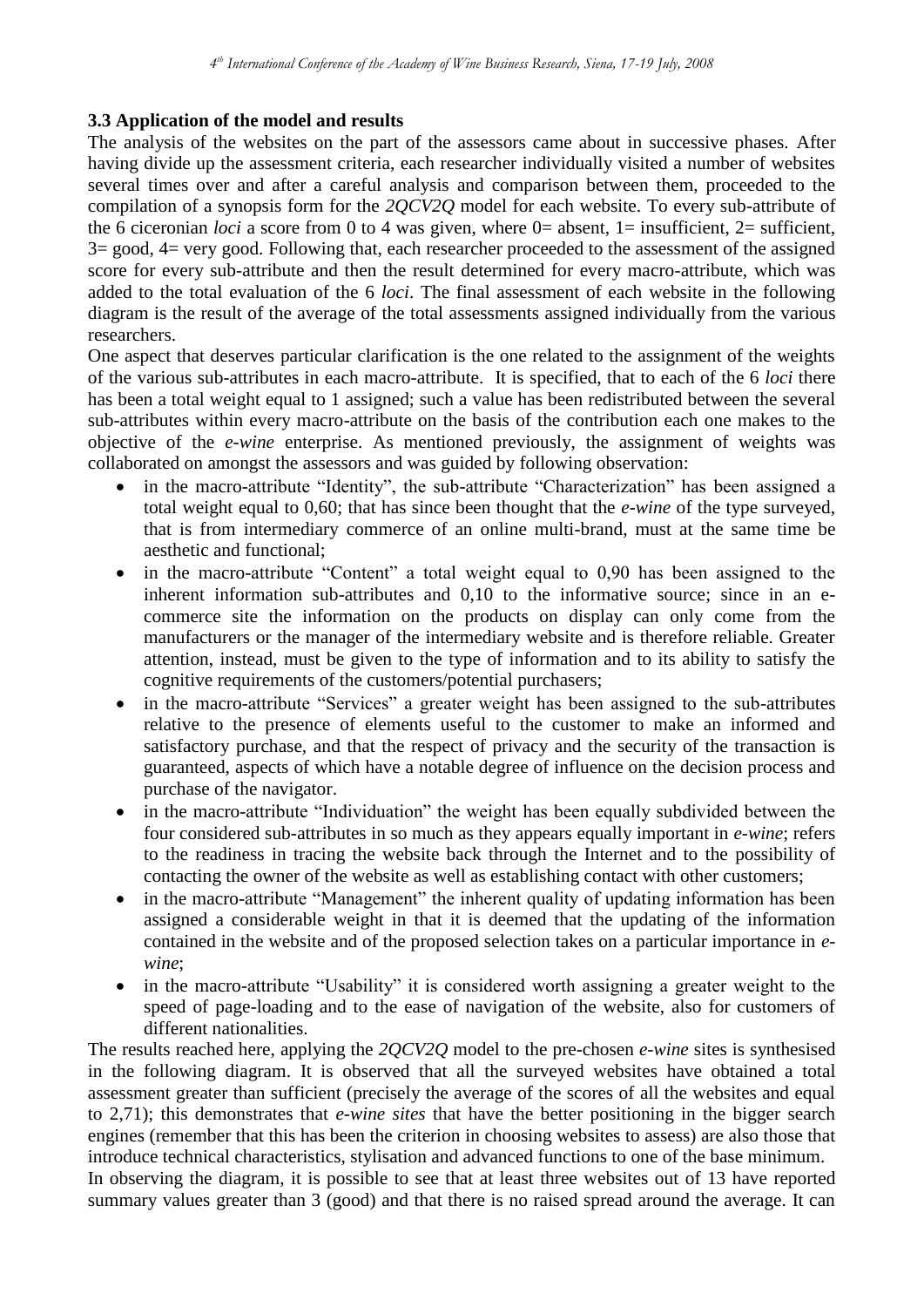also be noticed that the first place of classification is occupied by www.wineshop.it, an Italian site (that deals exclusively in Italian wines) that is also in the best reviews in online blogs, in the forums and in the specialized online communities be they in Italy or abroad. It is the only one among the analysed *e-wine* sites that offers a section dedicated to wine-tourism, proposing thematic tours to the higher wine-growing and producing areas (primarily in the district of Tuscany). The importance given by the security of on-line transactions can be seen through the evidence of mail to the partnership of the project *Fiducia di Federcomin* (Confidence in Federcomin).

In second place [www.wineexpress.com](http://www.wineexpress.com/) appears, an *e-wine* site characterized by a simple and intuitive design. The criteria for choosing these commercial wines are based on the geographic area of their production, the colour of the wine and the grape type. On the website particular emphasis is made on the "wine club", on the weekly offers and the advice found on the labels, particularly notes. It is the only one among the websites surveyed that has on the Home Page a space especially for observations on wine from testimonials given by people. Such a site, moreover, provides visitors with video-clips given by expert sommeliers who bring to life the features of the wine being viewed for purchase even in front of an impersonal computer $^{31}$ .





Source: our elaboration

The survey measure that it has shown the lowest value in the analysis and as such represents an area of possible improvement, is "Usability". This relates to the online users ability to make use of the *ewine* site without the need for extra input financially, time-wise or in understanding; in particular, there was absence of amenities for the disabled in all the *e-wine* sites examined. The highest average score was instead reported from the macro-attribute "Management" to which, as mentioned before, a considerable weight has been assigned to the sub-attribute for the updating of information, fundamental to any Internet site, of greater importance still if it is an e-commerce site. To emphasize the positive assessment derived from "Identity", in particular it can be seen that all the ewine sites analysed (with the exception of www.cellaraiders.com) contain in their URL the word "wine" or "vino"; moreover all the websites evaluated seamed user-friendly, with a navigability that is appeared comfortable to use for inexpert customers too. Noticeably, the result reached by "Services" where the scores given by the assessors were higher for the perception of a guarantee of

1

<sup>&</sup>lt;sup>31</sup> The comments on the 13 surveyed sites referred to are not reported here for obvious reasons of space.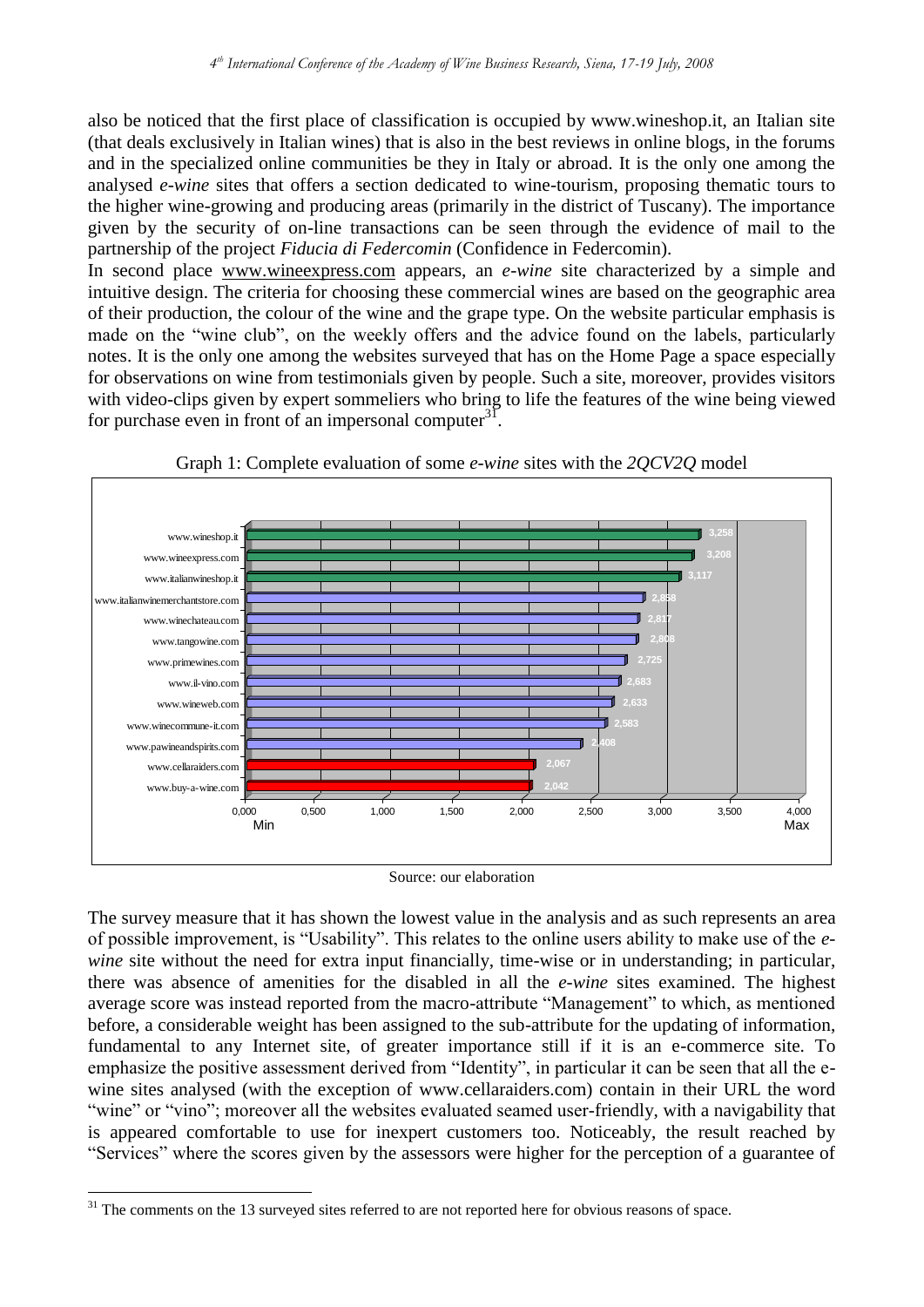secure transactions and privacy. In fact, all the websites publish their agreements in the supply of the bank services and online transactions in an obvious way, through well-known service providers that guarantee the security of the transactions.



Graph 2: An evaluation of the average of the *loci*

Source: our elaboration

#### *Concluding notes*

The intended objective of this appraisal was to verify whether e-commerce could represent a valid alternative distribution channel for wine manufacturers, above all for those of smaller businesses. Therefore an attempt to verify whether a website/virtual store could contribute to reducing the complexity of the *e-wine* experience for the eyes of the navigator and, in such a way, induce them to make an on-line purchase.

To such ends, employing the *2QCV2Q* model has allowed the estimation of the quality of some ecommerce websites for wines in order to assess their potential to influence the decision process of the navigator/potential buyer. The 6 ciceronian *loci* were used as the means of analysis in 13 preselected *e-wine* sites and it is possible to state that all the websites examined have returned a positive assessment, averagely better than satisfactory (sufficient). In particular, the "Management" attribute obtained the highest total average value as demonstrated by the prioritisation of their information and the updating of their websites, even more so as they are e-commerce sites. Such a result, moreover, holds more weight if read together with a reasonable analysis of "Content". This is evidenced by the fact that the information supports the elimination of the gap created by the absence of a personal relationship between vendor and purchaser and, above all, satisfies the need that is fundamental in making an informed judgement in the purchase of a "connoisseurs" product such as wine.

Of particular note are the complete evaluations given by "Identity" and "Services" attributes. In regard to "Identity", it can be seen that all the e-wine sites analysed (with the exception of one) contain in their URL the word "wine" or "vino" and seemed user-friendly. The considerable importance assigned to "Services" by the researchers, is principally derived from a greater perception that security is guarenteed in transactions and so is privacy. In respect to "Individuation" and "Usability" the following areas are of notable improvement. The assessment of "Usability" is considered only sufficient; this is determined mainly by an absence of website accessibility for the disabled, for which the cause can be apportioned to the lesser percieved need for this on the sites examined. This ought to be easily remedied using the necessary tools. Probably more complex is the attempt to improve "Individuation", given that on the Internet, birth-death rates of websites (not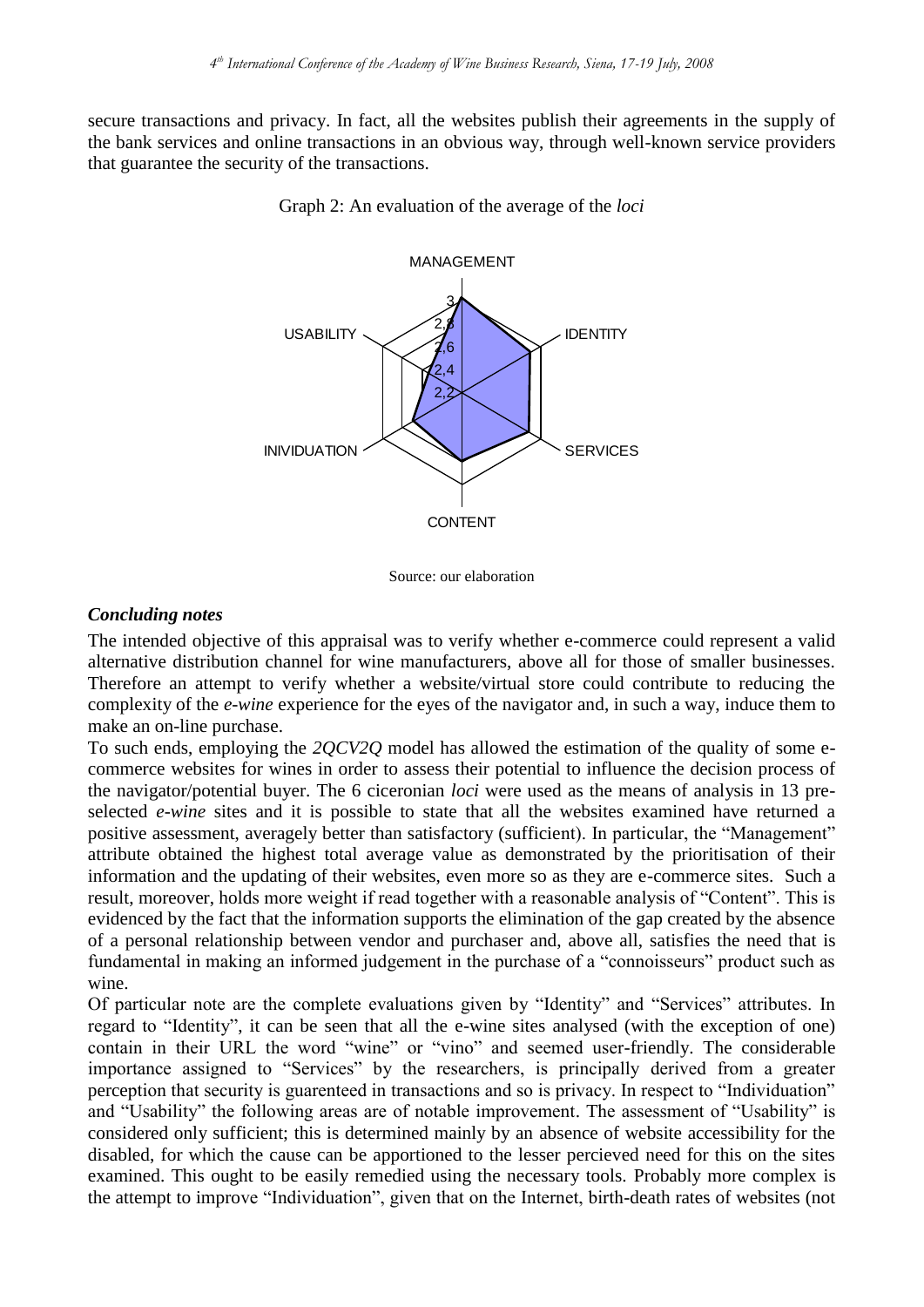only those of wine) is immense, and through navigating on-line the user is distracted by numerous elements that may deviate their search.

In conclusion, from the current situation it seems that e-commerce can promote opportunities for business in the viticulture industries, particularly if it is adaptable to their own offering and is aligned with the navigator"s need to have a useful and satisfying on-line experience.

# *References*

Aaker, D.A. & Joachimsthaler, E. (2000). *Brand leadership*. New York: Free Press.

Antognazza, E. (2000). Le strategie di presenza e promozione. In Campodall"Orto, S. & Ghiglione, B. *L'azienda on line verso il commercio elettronico*. Milano: FrancoAngeli*.*

Botti, S. (2001). Servizi commerciali, coinvolgimento dell"acquirente e ambiente di vendita. In Castaldo, S. *Retailing & innovazione*. Milano: Egea.

Casci, A. & Benedetto, M. (2007). Marche commerciali in bottiglia. *Largo Consumo, 5.*

Castaldo, S. & Premazzi, K. (2001). Le nuove frontiere dell"intermediazione commerciale: verso l"e-tailing. In Castaldo, S. *Retailing & innovazione*. Milano: Egea.

Golinelli, G.M. (2000). *L'approccio sistemico al governo dell'impresa*. vol. I. Padova: Cedam.

Grando, A. (2000). *Commercio elettronico e progettazione logistica: una relazione sottovalutata*. Milano: Egea.

Gronroos, C. (1994). Quo vadis marketing? Toward a relationship marketing paradigm. *Journal of marketing management*, 10.

Maizza, A. & Iazzi, A. (2006). Wine e Web: l"e-commerce dei prodotti agro-alimentati tipici. In Piccaluga, A. & Rosato ,P. *I nuovi Marketing*. Milano: FrancoAngeli.

Maizza, A. (2001). Il valore degli e-brands e le opzioni reali. Ipotesi di connessione. *Sinergie. 55.*

Maizza, A. (2007). *La gestione d'impresa tra vitalità e rischio di crisi*. Bari: Cacucci.

Mattiacci, A. & Ceccotti, F. & de Martino V. (2006, January 21-22). Il vino come *prodotto cognitivo*: indagine esplorativa sui comportamenti giovanili. Conference proceedings of "Le Tendenze del Marketing", Venice.

*Mercato & Imprese 2007* in *Largo Consumo*.

Micelli, S. (2000). *Imprese, reti e comunità*. Milano: Etas.

Mich, L. (2007). *La valutazione della qualità dei siti web*. Roma: Kappa.

Mich, L., & Franch, M. (2000). 2QCV2Q: A model for Web Sites Analysis and Evaluation. *Proc. IRMA'00, Idea Group Publishing.*

Mich, L., & Franch, M. (2002, November 13-15). Requirements for a Tool to Support Evaluation of Web Site Quality based on the 2QCV3Q Model. *Isaias P. (ed.), Proc. IADIS WWW/Internet 2002, Lisbona, Portogallo*.

Mich, L., & Franch, M. & Cilione, G. (2003). The 2QCV3Q Quality Model for the Analysis of Web site Requirements. *Journal of Web Engineering, 2, 2*.

Nomisma (2001). *Prodotti tipici e sviluppo locale. VIII Rapporto sull'agricoltura italiana*. Milano: Il sole 24 ore libri.

Polillo, R. (2004). *Il check-up dei siti web. Valutare la qualità per migliorarla*. Milano: Apogeo.

Prandelli, E. & Verona, G. (2002). *Marketing in rete. Analisi e decisioni nell'economia digitale*. Milano: McGraw-Hill.

Premazzi, K. (2001). La progettazione dell""assortimento. In Castaldo, S. (2001). *Retailing & innovazione*. Milano: Egea.

Rayport J.F., Jaworsky B.J. (2001). *E-commerce*. Milano: McGraw-Hill.

Taverniti, G. Guida pratica al posizionamento nei motori di ricerca. *3 Web Marketing e Madri Internet Marketing* e scaricabile dal sito: www.giorgiotaverniti.it.

Unioncamere (2007). Rapporto sul Settore Vitivinicolo.

Valdani, E. (2000). *L'impresa pro-attiva. Co-evolvere e competere nell'era dell'immaginazione*. Milano: McGraw-Hill.

Vicari, S. (1995). *Brand equity*. Milano: Egea.